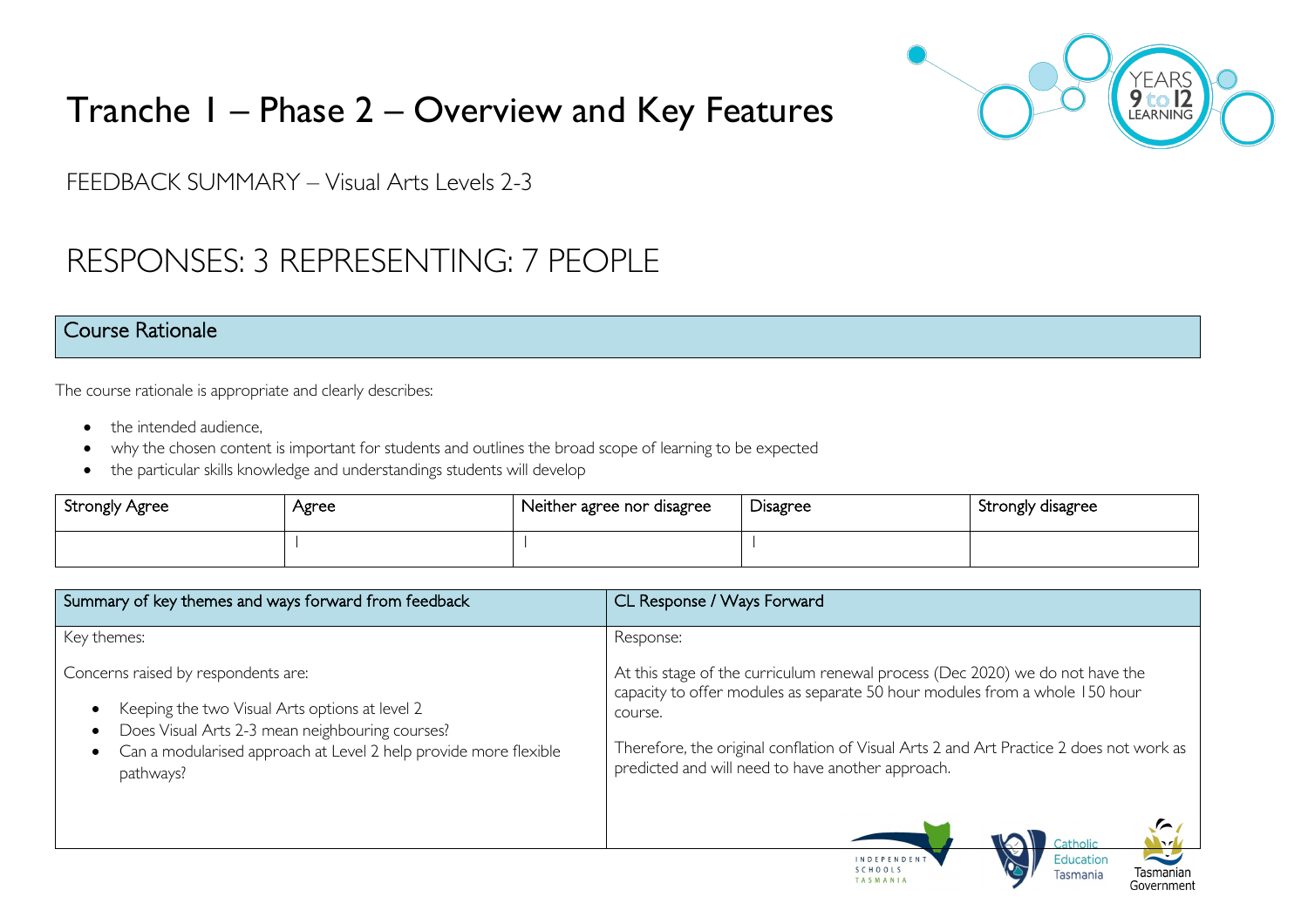| Ways Forward:                                                                                                                                                                                     |
|---------------------------------------------------------------------------------------------------------------------------------------------------------------------------------------------------|
| The course writer will work with Critical Friends, Sponsor Schools and the Learning<br>Area Group (LAG) to replace Visual Arts 2 and Art Production 3 to Visual Arts 2-3.                         |
| The issue of replacing Art Practice 2 is to extend its expiration date to 2023 so by that<br>time the modules can be micro-credentialled and we can replace the course using a<br>module process. |

## Pathways In

The pathways in are appropriate and clearly describes all relevant pathways.

| Strongly Agree | Agree | Neither agree nor disagree | -<br>Disagree | Strongly disagree |
|----------------|-------|----------------------------|---------------|-------------------|
|                |       |                            |               |                   |

| Summary of key themes and ways forward from feedback                                   | CL Response / Ways Forward                                                                                                                         |  |
|----------------------------------------------------------------------------------------|----------------------------------------------------------------------------------------------------------------------------------------------------|--|
| Key themes:                                                                            | Response:                                                                                                                                          |  |
| Overall agreement with pathways and agreement with name change.                        | Visual Arts 2-3 is an appropriate pairing and pathway.                                                                                             |  |
| Other concerns:                                                                        | Ways Forward:                                                                                                                                      |  |
| Art Studio Practice follows Visual Arts 3, should it be a Level 4 course?<br>$\bullet$ | The course writer will make sure pathways from Art Level I and through to Art<br>Studio Practice is clear and articulated through Visual Arts 2-3. |  |

## Learning Outcomes

• Learning outcomes describe observable and measurable behaviours so that valid judgements can be made about whether students have achieved the learning outcomes and at what level.

• Clear learning outcomes are important because they communicate to students what they are expected to do as a result of successfully completing a course or module.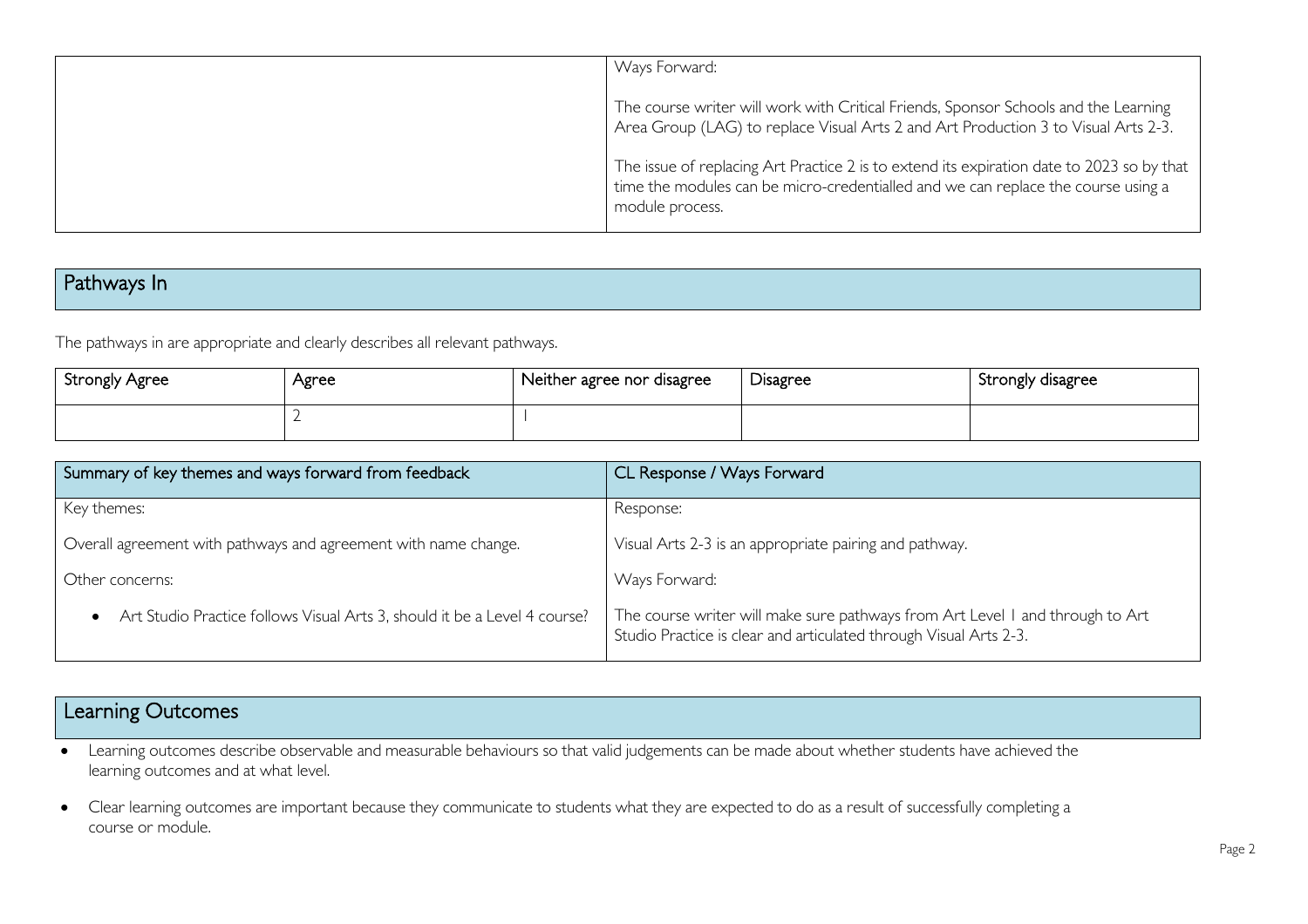#### In consideration of the learning outcomes identified in this paper do they clearly describe what students will be able to do on successful completion of a course (or module of work)?

| Yes | No |
|-----|----|
|     | ∽  |

| Summary of key themes and ways forward from feedback                                       | CL Response / Ways Forward                                                                                                                                                     |  |
|--------------------------------------------------------------------------------------------|--------------------------------------------------------------------------------------------------------------------------------------------------------------------------------|--|
| Key themes:                                                                                | Response:                                                                                                                                                                      |  |
| Keep learner at the centre of the learning outcomes.                                       | The course writer will make sure the Learning Outcomes keep the learner at the<br>centre and reflect artistic process. The Learning Outcome relating to making informed        |  |
| Unit based structure can feel counter-intuitive for arts-based processes.                  | aesthetic judgements needs updating and possibly separating out.                                                                                                               |  |
| The learning outcomes cannot work for both versions of the Visual Arts Level 2<br>courses. | Ways Forward:                                                                                                                                                                  |  |
|                                                                                            | The course writer will work with Critical Friends, Sponsor Schools, and the LAG to<br>make sure the Learning Outcomes are clear and strong for the Visual Arts 2-3<br>courses. |  |

### Course Structure

- All course structures for Tranche 1 courses are aligned to the Integrated Policy Model.
- All courses will be 150 hours in length, and divided equally into three weighted modules of 50 hours each.

#### Do you agree with the proposed organisation of modules identified in this paper?

| Yes | No |
|-----|----|
|     |    |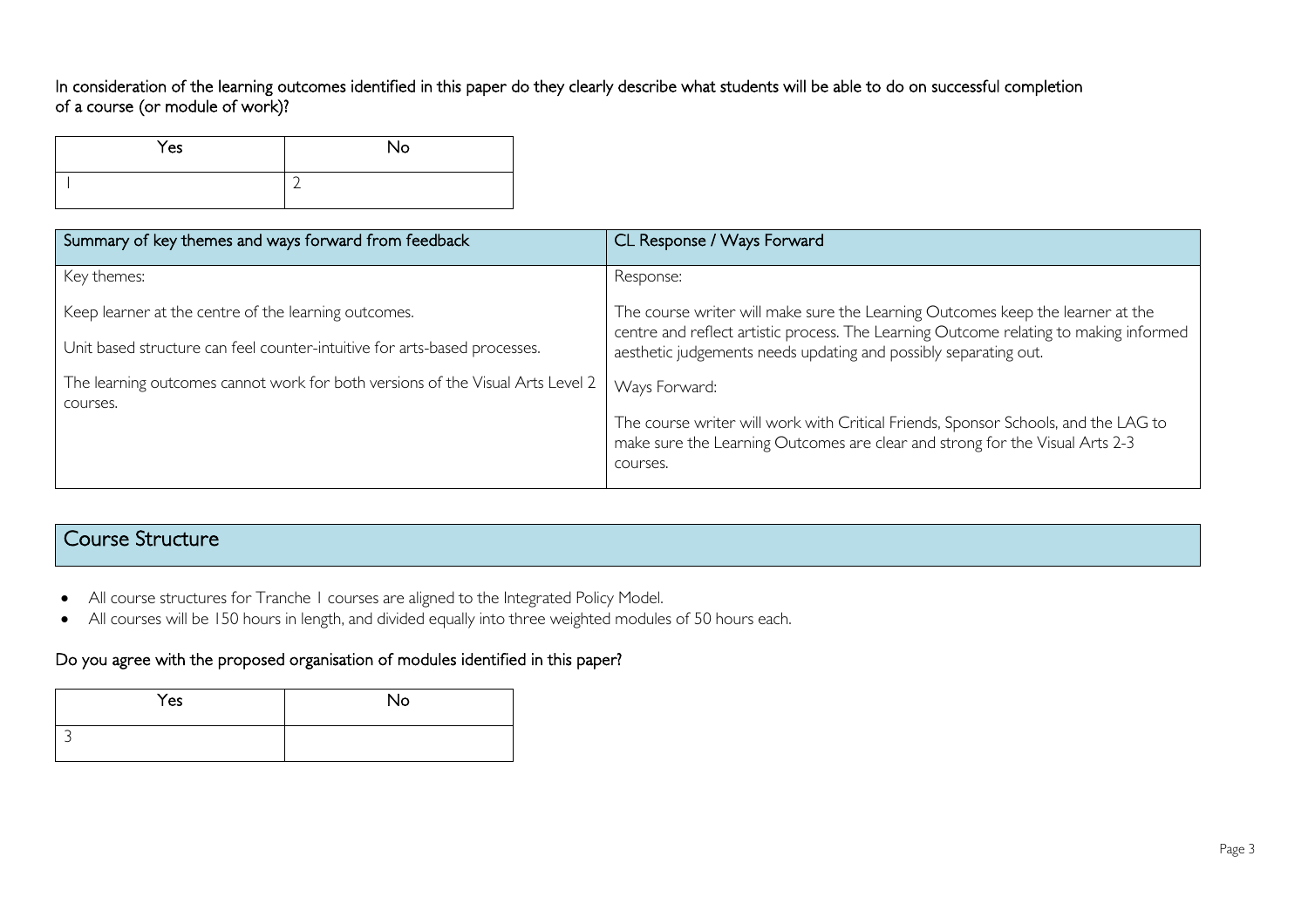| Summary of key themes and ways forward from feedback                                                                                                                    | CL Response / Ways Forward                                                                                                                                                                                                              |
|-------------------------------------------------------------------------------------------------------------------------------------------------------------------------|-----------------------------------------------------------------------------------------------------------------------------------------------------------------------------------------------------------------------------------------|
| Key themes:                                                                                                                                                             | Response:                                                                                                                                                                                                                               |
| Overall agreement with the module structure but more information and details<br>are needed for informed feedback.<br>The key skills and key knowledge needs addressing. | The course writer will work on and review the course structure to align with the<br>Integrated Model but also reflect the sequential learning needed for the Visual Arts<br>artistic process.                                           |
|                                                                                                                                                                         | Ways Forward:<br>The course writer will work with Critical friends, Sponsor Schools, and the LAG to<br>make sure the course structure contains the requisite skills and knowledge<br>development and that these are in the right order. |

## Delivery Sequence

## Do you agree with the course delivery sequence proposed in this paper?

| Yes | <b>No</b> |
|-----|-----------|
|     |           |

| Summary of key themes and ways forward from feedback                                                                                               | CL Response / Ways Forward                                                                                                                                                                                                                                                                                                 |  |
|----------------------------------------------------------------------------------------------------------------------------------------------------|----------------------------------------------------------------------------------------------------------------------------------------------------------------------------------------------------------------------------------------------------------------------------------------------------------------------------|--|
| Key themes:                                                                                                                                        | Response:                                                                                                                                                                                                                                                                                                                  |  |
| Overall agreement with the delivery sequence.                                                                                                      | The course writer will provide more information and detail in the next draft.                                                                                                                                                                                                                                              |  |
| Concerns:<br>Refinement of key skills<br>What happens if students complete only one module?<br>Can students switch between levels during the year? | In terms of micro-credentialling modules, this will be considered in the future stage of<br>the curriculum renewal process.<br>Ways Forward:<br>The course writer will work with Critical Friends, Sponsor Schools, and the LAG to<br>make sure the delivery sequence is appropriate for the Visual Arts artistic process. |  |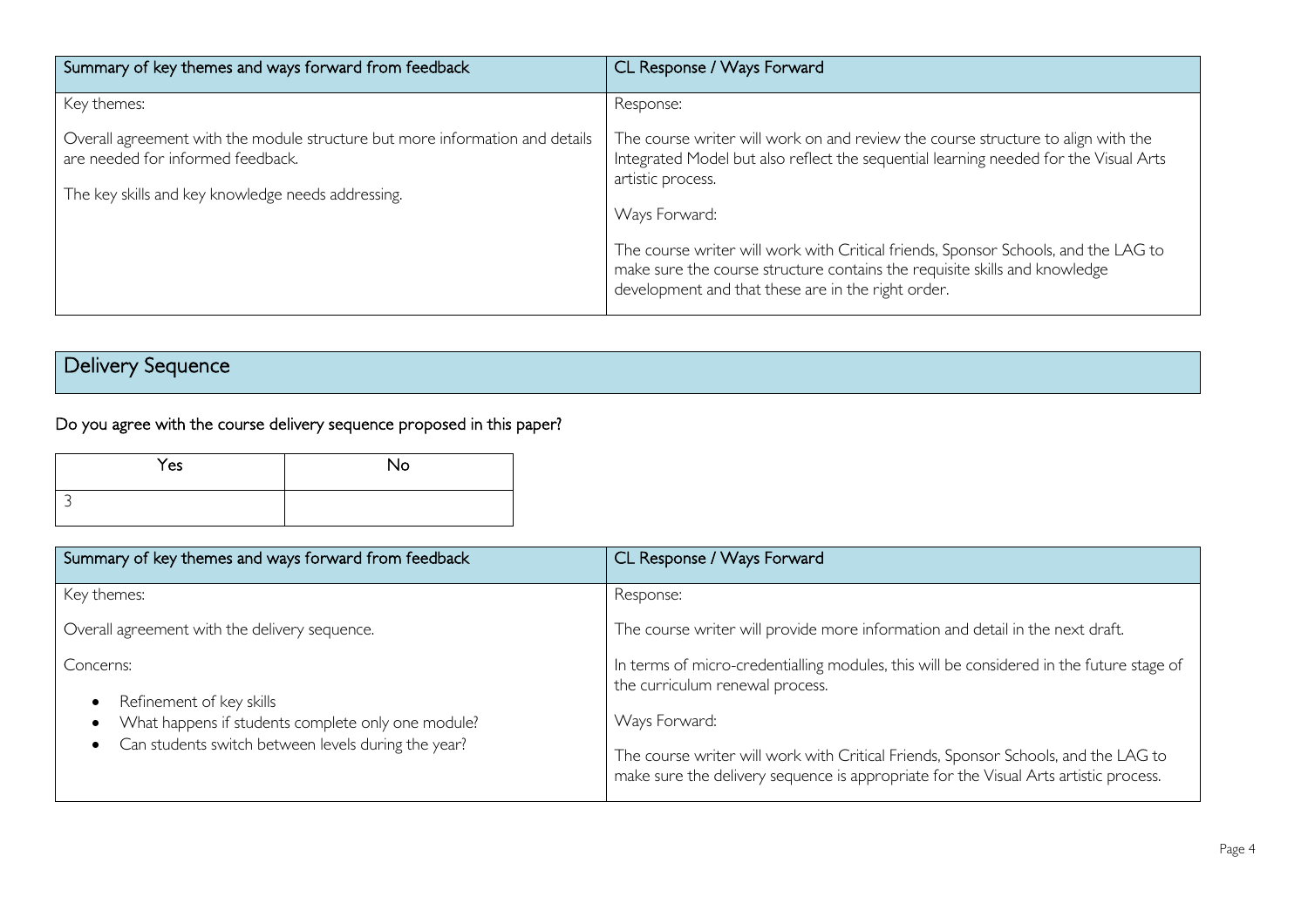### Module Content

Please note that the descriptions of module content may vary from course to course for example:

- some will identify specific themes, concepts and topics to organise course content.
- some *may* enable teacher/learner choice of themes, concepts and topics.

#### Do you agree with the module content proposed in this this paper?

| Yes | <b>No</b> |
|-----|-----------|
|     |           |

| Summary of key themes and ways forward from feedback                                                                                                                                     | CL Response / Ways Forward                                                                                                                                                                      |
|------------------------------------------------------------------------------------------------------------------------------------------------------------------------------------------|-------------------------------------------------------------------------------------------------------------------------------------------------------------------------------------------------|
| Key themes:                                                                                                                                                                              | Response:                                                                                                                                                                                       |
| Concerns:                                                                                                                                                                                | Module content will need more detail and are based on a 150 hour course model.                                                                                                                  |
| Need more detail to give informed feedback<br>Can student attainment be micro-credentialled?<br>Can students switch levels during the year?<br>Keep existing list of specialised studios | In the future, 50 hour modules may be credentialled.                                                                                                                                            |
|                                                                                                                                                                                          | The existing list of specialised studios can be retained and added to if needed to<br>contemporise.                                                                                             |
|                                                                                                                                                                                          | Ways Forward:                                                                                                                                                                                   |
|                                                                                                                                                                                          | The course writer will work with Critical friends, Sponsor Schools, and the LAG to<br>make sure module content contains the themes, concepts and topics relevant to Visual<br>Arts 2-3 courses. |

## Relationship to Possible Future Provision

Tranche 1 courses are placed in a specific curriculum focus area, which shapes the nature of the learning and the course design. There are 5 focus areas:

- Discipline based
- Personal Futures
- Professional Studies